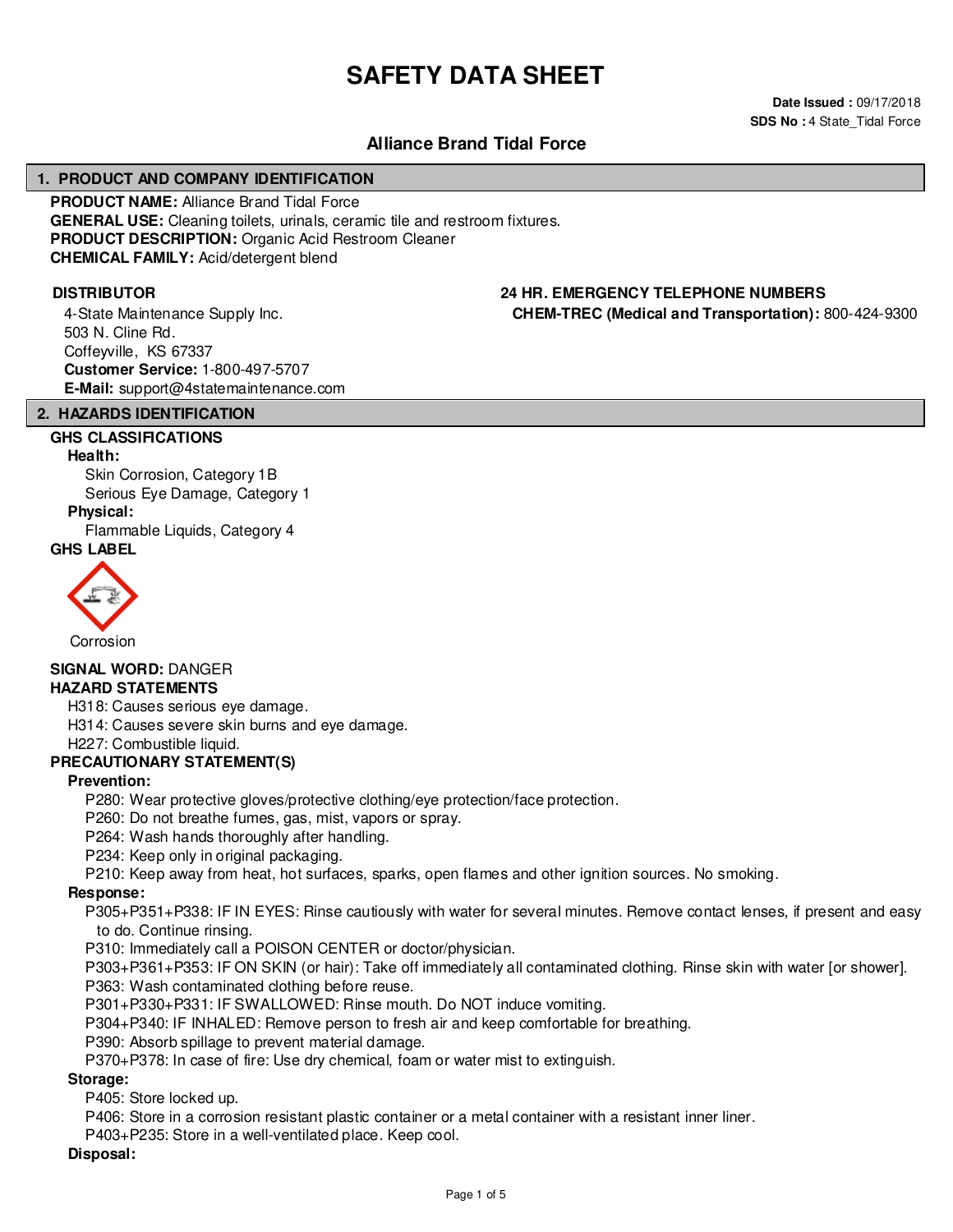P501: Dispose of contents/container according to all local, state and Federal regulations.

#### **EMERGENCY OVERVIEW**

**PHYSICAL APPEARANCE:** Green liquid

**IMMEDIATE CONCERNS:** Causes irreversible eye damage and skin burns.

#### **POTENTIAL HEALTH EFFECTS**

**EYES:** Corrosive to the eyes and may cause severe damage including blindness.

**SKIN:** Contact causes severe skin irritation and possible burns.

**SKIN ABSORPTION: None Expected.** 

**INGESTION:** Harmful if swallowed.

**INHALATION:** Mist is irritating to nose, throat and lungs.

#### **REPRODUCTIVE TOXICITY**

**TERATOGENIC EFFECTS:** No known significant effects or critical hazards.

**CARCINOGENICITY:** No known significant effects or critical hazards.

**MUTAGENICITY:** No known significant effects or critical hazards.

#### **ROUTES OF ENTRY:** Eye, skin, ingestion.

**WARNING CAUTION LABELS:** Corrosive

#### **3. COMPOSITION / INFORMATION ON INGREDIENTS**

| ס וזו שנוש ושזה זו טוויות וועדוני וויות ווועט שהוטט ה |           |                      |  |  |  |
|-------------------------------------------------------|-----------|----------------------|--|--|--|
| <b>Chemical Name</b>                                  | $Wt.\%$   | <b>CAS</b>           |  |  |  |
| Hydroxyacetic Acid                                    | $5 - 10$  | 79-14-1              |  |  |  |
| Alkyl Polyglucoside C8-16                             |           | $10 - 15$ 68515-73-1 |  |  |  |
| Propylene Glycol n-butyl Ether                        | $10 - 15$ | 5131-66-8            |  |  |  |
| Dye                                                   | < 0.1     | TS                   |  |  |  |
| Water                                                 | $40 - 45$ | 7732-18-5            |  |  |  |

#### **4. FIRST AID MEASURES**

**EYES:** Immediately flush eyes with water for at least 15 minutes, while holding eyelids open. Remove contact lenses, if present, after the first 5 minutes, then continue rinsing eye. Seek medical attention immediately.

**SKIN:** Remove contaminated clothing. Immediately flush with water followed by washing with mild soap. Seek medical attention. **INGESTION:** Get immediate medical attention. Do not induce vomiting unless instructed to do so by poison center or physician. **INHALATION:** Remove victim to fresh air and monitor. Seek medical advise if irritation persists.

#### **SIGNS AND SYMPTOMS OF OVEREXPOSURE**

**EYES:** Severe burning sensation, damage marked by burns.

**SKIN:** Burning sensation, redness.

**INGESTION:** Irritation of mouth, throat, along with stomach upset, vomiting.

**INHALATION:** Irritation of nose, throat and lungs with coughing, sneezing, possible difficulty breathing.

**ACUTE EFFECTS:** Corrosive to eyes. Causes moderate to severe skin irritation. Harmful if swallowed.

**CHRONIC EFFECTS:** Not Established

**NOTES TO PHYSICIAN:** Probable mucosal damage may contraindicate the use of gastric lavage.

#### **5. FIRE FIGHTING MEASURES**

**FLAMMABLE CLASS:** IIIA (140-200F)

**GENERAL HAZARD:** Combustible Liquid

**EXTINGUISHING MEDIA:** Use Dry chemical, carbon dioxide, or water spray when fighting fires involving this material.

**HAZARDOUS COMBUSTION PRODUCTS:** Carbon monoxide from combustion

**EXPLOSION HAZARDS:** Fire exposed containers may burst due to increased pressure from heat.

**FIRE FIGHTING PROCEDURES:** Keep fire exposed containers cool with water stream or mist.

#### **FIRE FIGHTING EQUIPMENT:** Not Available

**HAZARDOUS DECOMPOSITION PRODUCTS:** Thermal decomposition can lead to release of irritating gases and vapors.

#### **6. ACCIDENTAL RELEASE MEASURES**

**SMALL SPILL:** Avoid walking in product. Wipe up or otherwise flush small spills to sanitary sewer.

**LARGE SPILL:** Avoid walking in material. Prevent product from entering into stream, soil, storm sewer or other bodies of water. **ENVIRONMENTAL PRECAUTIONS**

**WATER SPILL:** Avoid discharges into open waterways.

**LAND SPILL:** Avoid discharge to soil.

**AIR SPILL:** NA = Not Applicable

**GENERAL PROCEDURES:** Isolate spill or leak area immediately. Keep unauthorized personnel away. Do not touch or walk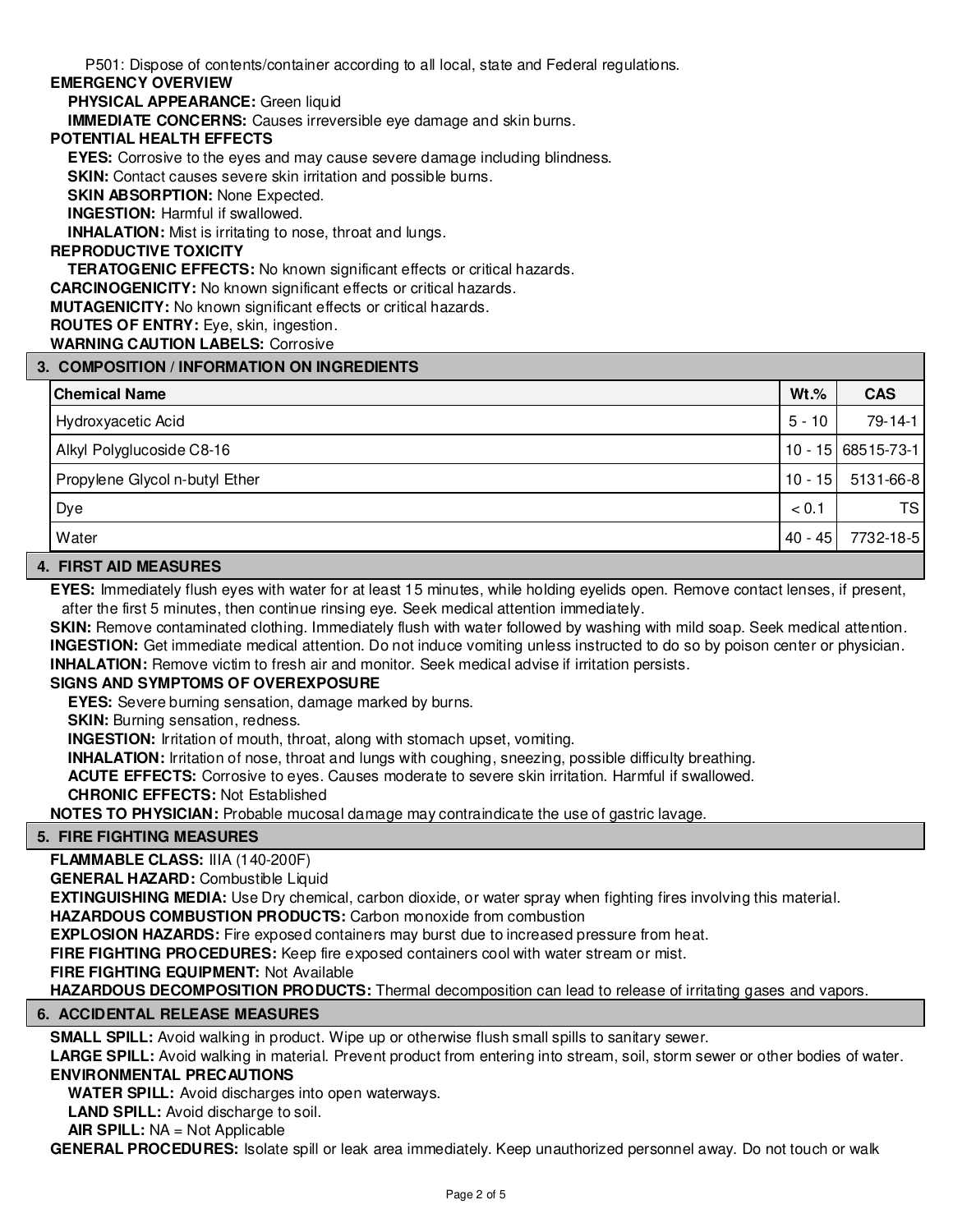through spilled material. Prevent entry into waterways, sewers, or confined areas. Absorb with dry earth, sand or other noncombustible material and transfer to containers.

#### **SPECIAL PROTECTIVE EQUIPMENT:** Eye protection, rubber gloves, rubber boots to protect feet.

#### **7. HANDLING AND STORAGE**

**GENERAL PROCEDURES:** Close container after use.

**HANDLING:** Avoid contact with skin and eyes. Wash hands before eating, drinking, smoking or using toilet facilities.

**STORAGE:** Store in closed container in an area inaccessible to children.

**STORAGE TEMPERATURE:** Store at ambient temperatures.

**STORAGE PRESSURE:** Store at ambient atmospheric pressure.

#### **8. EXPOSURE CONTROLS / PERSONAL PROTECTION**

#### **EXPOSURE GUIDELINES**

| OSHA HAZARDOUS COMPONENTS (29 CFR1910.1200) |                        |             |           |                   |  |
|---------------------------------------------|------------------------|-------------|-----------|-------------------|--|
|                                             | <b>EXPOSURE LIMITS</b> |             |           |                   |  |
| <b>Chemical Name</b>                        | <b>Type</b>            |             | ppm       | mg/m <sup>3</sup> |  |
| Hydroxyacetic Acid                          | <b>OSHA PEL</b>        | <b>TWA</b>  | NL        | NL.               |  |
|                                             |                        | <b>STEL</b> | <b>NL</b> | NL.               |  |
|                                             | <b>Supplier OEL</b>    | <b>TWA</b>  | NL        | 10 mg/m $3$       |  |
|                                             |                        | <b>STEL</b> | <b>NL</b> | NL                |  |
| Propylene Glycol n-butyl Ether              | <b>Supplier OEL</b>    | <b>TWA</b>  | 50        |                   |  |

#### **PERSONAL PROTECTIVE EQUIPMENT**

**EYES AND FACE:** Chemical splash goggles.

**SKIN:** Rubber or other chemical resistant gloves.

**RESPIRATORY:** A respirator is not needed under normal and intended conditions of product use.

**WORK HYGIENIC PRACTICES:** Wash with soap and water after handling. Do not eat, drink or smoke while using product.

#### **9. PHYSICAL AND CHEMICAL PROPERTIES**

**PHYSICAL STATE:** Liquid **ODOR:** Solvent, characteristic **ODOR THRESHOLD:** Not Established **COLOR:** Green **pH:** 2.0 to 3.0 **PERCENT VOLATILE:** >70 **FLASH POINT AND METHOD:** ~ 87.8°C (190°F) **FLAMMABLE LIMITS:** Not established to Not established **AUTOIGNITION TEMPERATURE:** NA = Not Applicable **VAPOR PRESSURE:** < 20 mm Hg at (68°F) **VAPOR DENSITY:** 1 Air = 1 **BOILING POINT: 212° F; 100° C FREEZING POINT: 32° F; 0° C MELTING POINT:** Not Available **THERMAL DECOMPOSITION:** Not Available **SOLUBILITY IN WATER:** Complete **EVAPORATION RATE:** (Water =1) 1.0 **DENSITY:** 8.79 **SPECIFIC GRAVITY:** ~ 1.053 grams/ml. **VISCOSITY:** Water thin. **(VOC):** 1 % by weight

#### **10. STABILITY AND REACTIVITY**

#### **REACTIVITY:** Stable

**HAZARDOUS POLYMERIZATION:** Will not occur.

**CONDITIONS TO AVOID:** None known.

**HAZARDOUS DECOMPOSITION PRODUCTS:** Under normal conditions of storage and use, hazardous decomposition products should not be produced.

**INCOMPATIBLE MATERIALS:** Strong alkalis, oxidizers, chlorine Bleach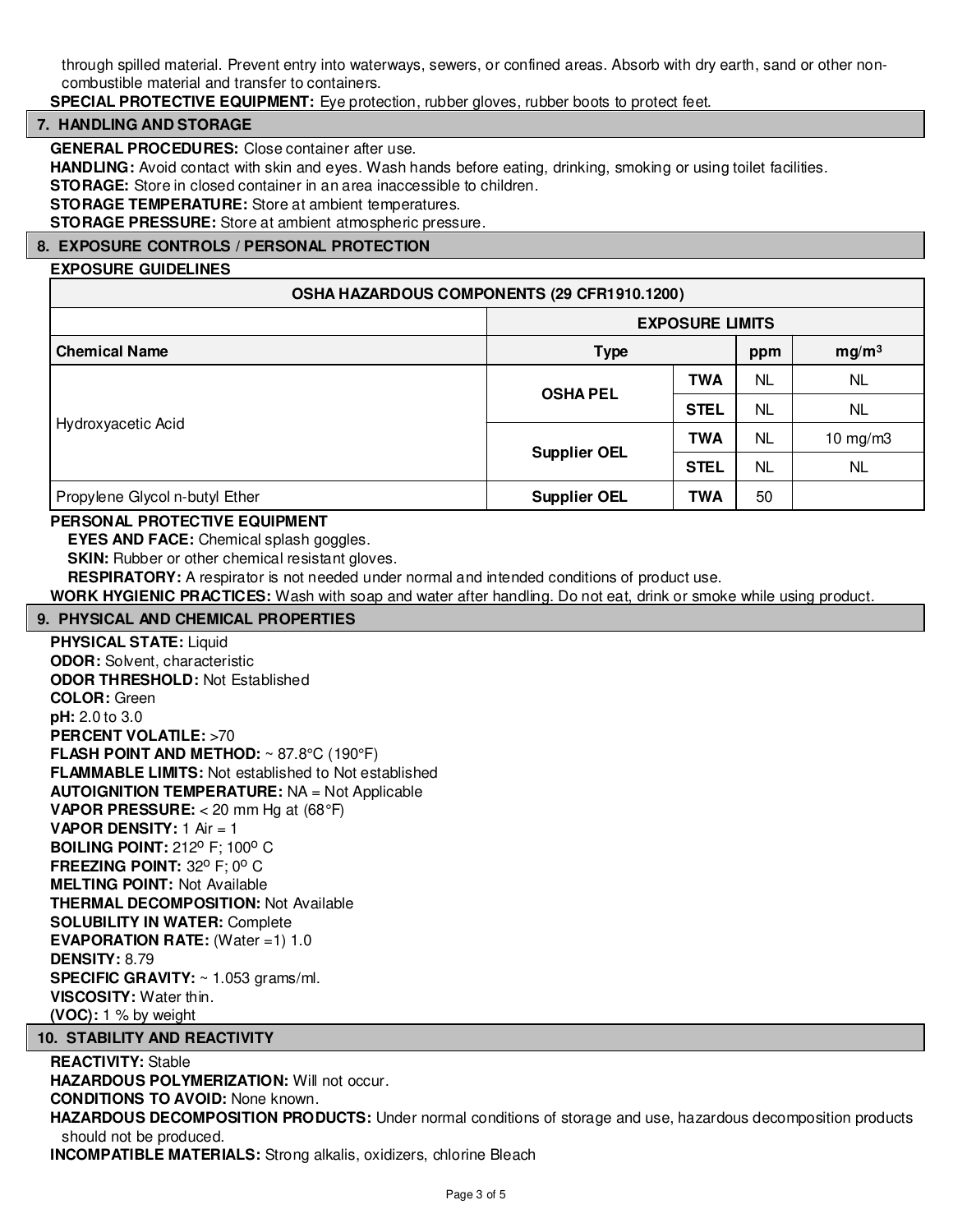#### **11. TOXICOLOGICAL INFORMATION**

#### **ACUTE TOXICITY**

| <b>Chemical Name</b>           | ORAL $LD_{50}$ (rat)     | DERMAL LD <sub>50</sub> (rabbit) | <b>INHALATION LC<math>_{50}</math> (rat)</b> |
|--------------------------------|--------------------------|----------------------------------|----------------------------------------------|
| ' Hydroxyacetic Acid           | 2040 mg/kg $(rat)$       | Not available                    | 3.6 mg/l (Rat), Aerosol                      |
| Alkyl Polyglucoside C8-16      | $>$ 5000 mg/kg (rat)     | $>$ 5000 mg/kg (rabbit)          |                                              |
| Propylene Glycol n-butyl Ether | 2124 to 2700 mg/kg (rat) | $>$ 2000 mg/kg (rabbit)          |                                              |

**DERMAL LD50:** Not Established

**ORAL LD50:** Not Established

**INHALATION LC50:** Not Established

**SKIN CORROSION/IRRITATION: Corrosive** 

**RESPIRATORY OR SKIN SENSITISATION:** Not Established

**GERM CELL MUTAGENICITY:** No known significant effects or critical hazards.

#### **CARCINOGENICITY**

**IARC:** No listed substance

**REPRODUCTIVE TOXICITY:** No known significant effects or critical hazards.

**STOT-SINGLE EXPOSURE:** No known significant effects or critical hazards.

#### **12. ECOLOGICAL INFORMATION**

#### **ENVIRONMENTAL DATA:** Not Established **ECOTOXICOLOGICAL INFORMATION:** Not Established **AQUATIC TOXICITY (ACUTE)**

**96-HOUR LC50:** Not Established

**Notes:** Practically nontoxic

**CHEMICAL FATE INFORMATION:** Not yet Determined

#### **13. DISPOSAL CONSIDERATIONS**

**DISPOSAL METHOD:** Any method in accordance with local, state and federal laws. Best method is to recycle or reuse for intended purpose. Small amounts (less than 1 gallon) may be diluted with copious amounts of water and disposed of into sanitary sewer.

**FOR LARGE SPILLS:** Consult with local and state authorities for large volume disposal.

**PRODUCT DISPOSAL:** Small quantities (less than 1 gallon) of used material may be flushed to sanitary sewer with copious amounts of water. Larger quantities must be disposed of by a licensed disposal company.

**EMPTY CONTAINER:** Rinse container with clear water. Offer container for recycling, or dispose of in trash.

#### **RCRA/EPA WASTE INFORMATION:** Corrosive

**RCRA HAZARD CLASS:** C

#### **14. TRANSPORT INFORMATION**

#### **DOT (DEPARTMENT OF TRANSPORTATION)**

**PROPER SHIPPING NAME:** Cleaning Compound, not regulated (for US domestic shipment only)

#### **AIR (ICAO/IATA)**

**SHIPPING NAME:** Contact manufacturer for more information.

**VESSEL (IMO/IMDG)**

**SHIPPING NAME:** Contact manufacturer for more information.

#### **15. REGULATORY INFORMATION**

**UNITED STATES**

**SARA TITLE III (SUPERFUND AMENDMENTS AND REAUTHORIZATION ACT)**

**311/312 HAZARD CATEGORIES:** Health - Acute

**313 REPORTABLE INGREDIENTS:** No listed substance

**302/304 EMERGENCY PLANNING**

**EMERGENCY PLAN:** No listed substance

**CERCLA (COMPREHENSIVE RESPONSE, COMPENSATION, AND LIABILITY ACT)**

**CERCLA REGULATORY:** No listed substance

**TSCA (TOXIC SUBSTANCE CONTROL ACT)**

**TSCA REGULATORY:** All ingredients are listed on the TSCA Chemical Inventory.

**CALIFORNIA PROPOSITION 65:** No listed substance

**CARCINOGEN:** No listed substance

#### **16. OTHER INFORMATION**